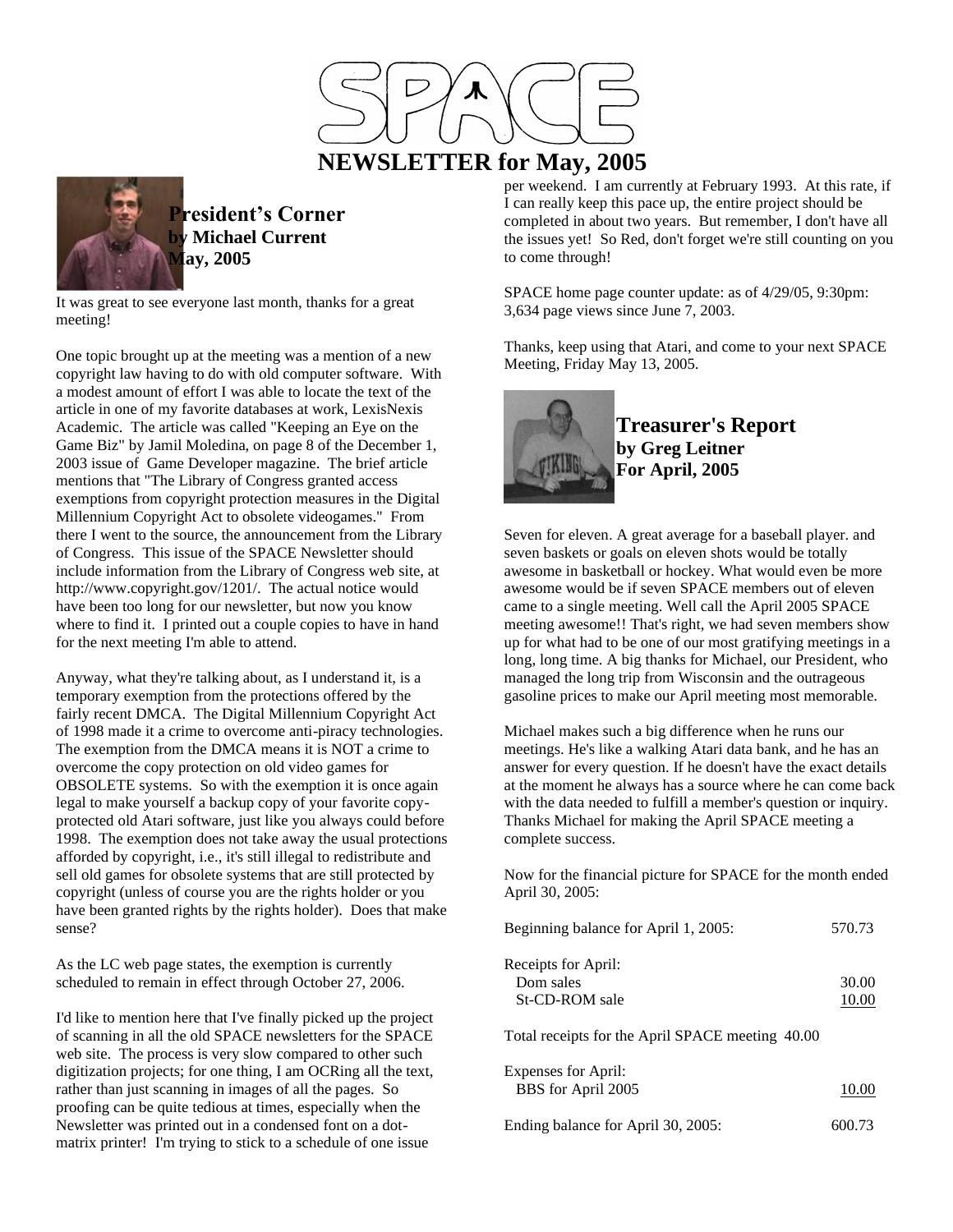Well we made a little headway in April but don't forget that we have four months room rental which has not been billed to date. That would be \$100.00 from our treasury. It is very important and I will stress this every month that we need to keep our memberships paid up and even more importantly SPACE needs you to buy a dom every month. Glen puts together a great disk on a monthly basis and it only costs \$3.00. From the enjoyment the attending members get out of the dom on meeting night I can't see why more members won't support it. Come on! We really need your help. Let's make this Club work the way we all intended it to work.

The SPACE birthday party is fast approaching and we need to get some ideas on how to handle it this year. I hope we can have the same kind of turnout for our May meeting. See you all there.



**Secretary's Report By Nolan Friedland For March, 2005**

No Minutes Received.



**BBS Corner By Nolan Friedland For March, 2005**

If anyone has any comments, suggestions, ideas, or submissions for the BBS Corner column or the SPACE BBS web site, you may email them to me, Nolan Friedland, at the address shown on the back of this newsletter under the "CLUB OFFICIALS" section.

\*\*\*\*\*\*\*\*\*\*\*\*\*\*\*\*\*\*\*\*\*\*\*\*\*\*\*\*\*\*\*\*\*\*\*\*\*\*\*\*\*\*\*\*\*\*\*\*\*\*

\*\*\*\*\*\*\*\*\*\*\*\*\*\*\*\*\*\*\*\*\*\*\*\*\*\*\*\*\*\*\*\*\*\*\*\*\*\*\*\*\*\*\*\*

A-T-A-R-I Answers-Tips-and-Relevant Information

> by Paul Alhart April 1990

The new AOS for computing on the road.

In the 80s we saw many advances that were not too long ago just visions from the pages of science fiction novels. I sometimes wonder how I made it through high school in the 60s without a calculator. (Does anyone else remember slide-rules?) Why, we didn't even have microwave ovens to warm up left over pizza with back then. "Color" TV was the big news of the day. Do you remember wrist watches with hands on them? I still have one in the drawer, but I'm not sure I know how to read it anymore.

Another item from the science fiction of my youth is the computer. No one was really sure what a computer would look like or what it would be able to do, but that didn't stop the imaginations of the writers or the readers. Today computers are everywhere and influence

if not control almost every aspect of our lives. Still we are coming up with new uses for them everyday. The majority of homes in the U.S. have at least one personal computer, not to mention all the computer controlled devices from VCRs to thermostats that make our life (easier?). Several of the newer cars have their own computers too. These automotive computers control motor functions, breaks, heating & cooling, tell you when a door is ajar, and even run diagnostics on all the cars systems. What else could you ask for? How about a car that drives itself? Science fiction again? Maybe not. Computer controlled navigation systems have been hot items for years on prototype "Concept Cars" seen at various car shows around the world. Although these Concept Car systems weren't functional, the dream has always been there.

One of the big hold backs to this technology has always been the cost. Remember what an Atari 400 system cost back in 1980? Well now with the vast number of inexpensive (POWER WITHOUT THE PRICE) personal computers available we are ready to move ahead into the future once more. The latest rumor from Silicon Valley is that our boy Jack is already Beta testing AOS.

AOS or Automotive Operating System was written to run on a standard 64K 800XL. It is supplied on a 4 Meg bank-switched ROM cartridge that just plugs into the normal cartridge port. Working hand in hand with Ford AeroSpace on the project a working system has already been installed in a test car. Not only are the normal engine, climate control, etc. functions supported by AOS, but virtually every function imaginable as well. From the voice activated door lock/security system to the touch sensitive dash displays, the trusty little 800XL controls it all. The best part though, is the Auto Pilot Navigation System. Type in your destination on the dash mounted membrane keyboard (Anywhere in the U.S.) and sit back and enjoy the ride. Through an elaborate array of infrared and sonar sensors all driving functions are controlled for you. A constant link to a central Tracking/Mapping Computer (TMC) via satellite and cellular telephone systems insures you of the best route to your destination. The huge data base of the TMC is constantly being updated with information on road, weather, and traffic conditions. This information allows the AOS to program alternate routes "on the fly" as required. You can override the AOS at any time to make side trips or or one of those necessary rest stops.

Will we see this fantastic technology soon? You can bet on it. A few "small" problems do have to be ironed out first. Sources close to Jack have told me his first efforts to secure a satellite link were still up in the air. Seems that the people that own Comsat , a satellite primarily used for satellite TV, have trouble with the name Atari. Their first response was that they already have their quota of "entertainment channels" alloted. A couple firmware "bugs" have showed up as well. Most of the code for AOS was written in Europe. Their machines run on 50Hz AC power not 60Hz like ours do. This did cause a small problem for the RPM/Velocity sensors on the Beta test car. Two speeding tickets latter this problem was temporarily resolved via the 800XLs keyboard. A potentially more dangerous problem was noted before the test car even got out of the parking lot. The European programmers, without thinking twice, coded AOS for a car with right side controls. This is great in Europe, but caused U.S. made cars to turn left when they should have turned right and visa verse. Again, a quick patch via the XLs keyboard allowed Beta testing to progress without too much delay. To eliminate the need for U.S. drivers to key in these patches every time they start their cars, Atari has promised a "Translator disk" real soon now.

One final problem still exists. It seems that the test car was left unattended for a short time and some "curious" kids slipped in and started pressing buttons. The car was last seen heading South on Interstate 5, destination unknown. A reward is being offered for any information regarding its whereabouts. Be on the look out for a blue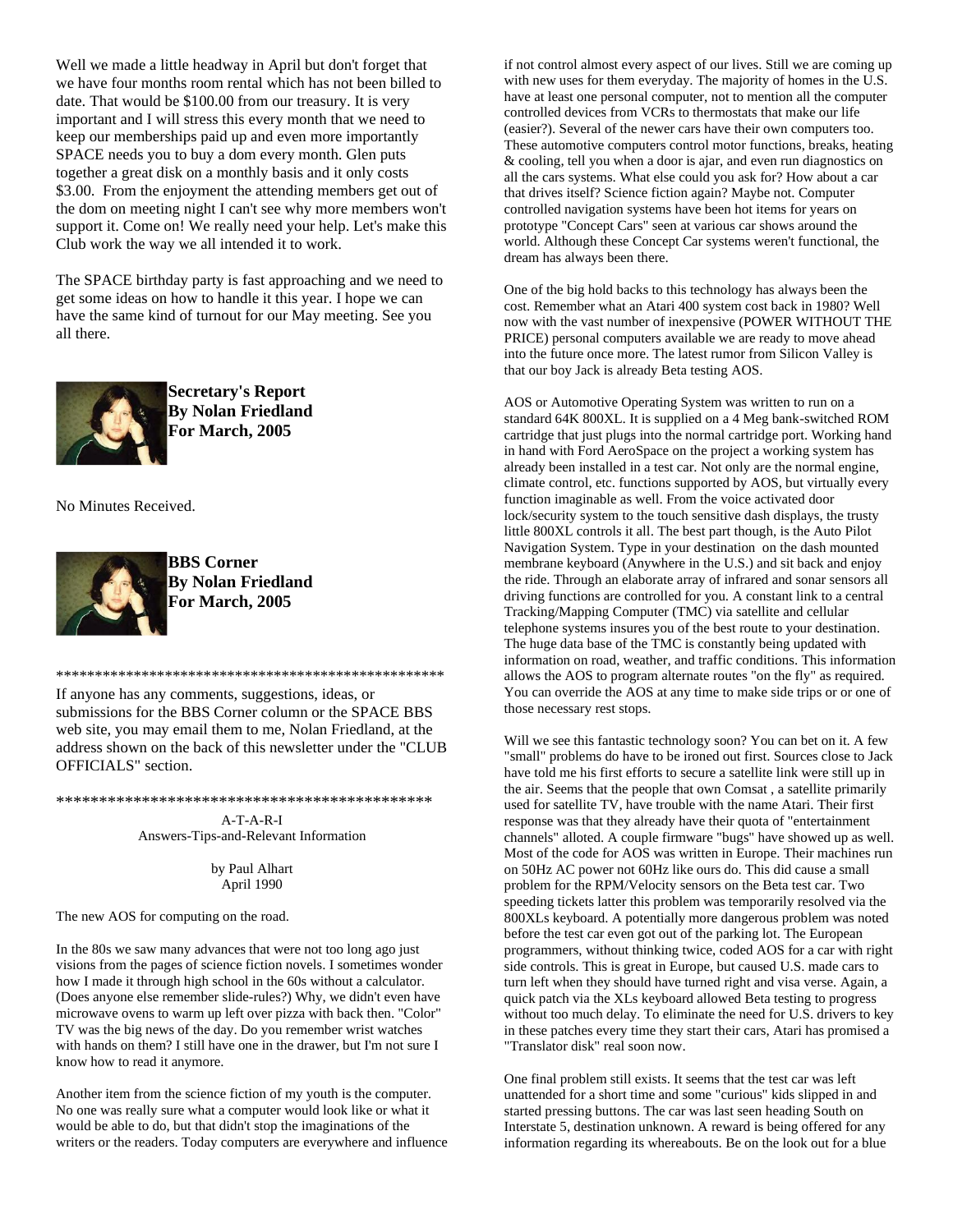1990 Ford Fiesta with no driver. The test car, code named Atari Programmable Research Interface Link - Ford Operation OverLand, can be positively identified by its initials in large letters on the driver side front door. That's right, it says "APRIL FOOL".

# \*\*\*\*\*\*\*\*\*\*\*\*\*\*\*\*\*\*\*\*\*\*\*\*\*\*\*\*\*\*\*\*\*\*\*\*\*\*\*\*\*\*\*\*\*\*

From: Michael Current [hunmanik@earthlink.net] Sent: Saturday, April 16, 2005 2:44 PM Subject: 8BIT>Atari with 65c816 and 14 MHz clock

--Date: Sun, 03 Apr 2005 19:51:45 -0700

Vasco/Tristesse has announced:

Are you ever wondered how the demos may look on Atari with 65c816 processor? Pasiu/SSG, which is developing the turbo card, has published an AVI file with the Black intro by Charlie/AR, which run on such a compy with 14 MHz clock. Next movies are planned. And here you may found the original Black intro, which won the intro compo on Last Party'98.

### URL:

http://www.atari8.info/dodajkomentarz.php?news=114&lang=en

[This news item courtesy of Atari.org - [http://www.atari.org\]](http://www.atari.org/)

\*\*\*\*\*\*\*\*\*\*\*\*\*\*\*\*\*\*\*\*\*\*\*\*\*\*\*\*\*\*\*\*\*\*\*\*\*\*\*\*\*\*\*\*\*\*

From: Michael Current [hunmanik@earthlink.net] Sent: Saturday, April 16, 2005 2:42 PM Subject: 8BIT>IK+ C64 to Atari 8-bit Converson Project New Release

--Date: Sun, 03 Apr 2005 19:50:20 -0700

As reported on the IK+ conversion project web site:

It took over 2 years to peprare new version of our conversion, but finally it is! Go to Downloads section and read info txt by Pawe Rosowski (the author).

URL: http://uce.pl/ikplus/

[This news item courtesy of Atari.org - [http://www.atari.org\]](http://www.atari.org/)

\*\*\*\*\*\*\*\*\*\*\*\*\*\*\*\*\*\*\*\*\*\*\*\*\*\*\*\*\*\*\*\*\*\*\*\*\*\*\*\*\*\*\*\*\*\*

From: Michael Current [hunmanik@earthlink.net] Sent: Monday, April 11, 2005 9:50 PM Subject: atari++ 1.41 released

--From: Thomas Richter --Date: 4 Apr 2005 14:05:52 GMT

Hi folks,

it's update time again. After quite a long period of silence, a new release of the Atari++ emulator for linux and windows has been released for download at its usual location:

http://www.math.tu-berlin.de/~thor/atari++/

What's new this time:

- A couple of nasty bugs have been fixed. The Vertical Blank line was off by one, causing one intro to fail, GTIA "bogus Antic F" emulation was not enabled properly to some degree. Antic "out of bounds" scrolling had one bug in Antic 2,3,4 and 6. The built-in Os had a couple of minor bugs in the CIO emulation.

- The emulator features now an (still experimental) 65C02 CPU emulation.
- For the Atari2600 emulation, joystick buttons can now be remapped to "keyboard" events.
- The monitor provides shortcuts by the function keys.

Have fun, Thomas

\*\*\*\*\*\*\*\*\*\*\*\*\*\*\*\*\*\*\*\*\*\*\*\*\*\*\*\*\*\*\*\*\*\*\*\*\*\*\*\*\*\*\*\*\*\*

From: Michael Current [hunmanik@earthlink.net] Sent: Friday, April 29, 2005 8:50 PM Subject: Atari Flashback 2.0 announced

NEW YORK, April 27 -- In response to consumer and retailer demands, Atari, Inc. (Nasdaq: ATAR) today announced the summer launch of Atari® Flashback 2.0, the follow-up to the holiday 2004 hit, the Atari® Flashback Classic Game Console, which shipped more than 550,000 units to retail. Atari Flashback 2.0 will be modeled after the pioneering Atari 2600 console and heralds in the 30th anniversary of Pong®, the first arcade game created for the home which started the revolution that has today turned into a \$10 billion industry.

The Atari Flashback 2.0 will feature Pong as well as 40 other classic games including Asteroids®, Centipede®, Millipede®, Lunar Lander(TM), Breakout®, Missile Command®, Combat(TM) as well as retro game and arcade classics that have never before been released for the home console. Atari Flashback 2.0 will feature the same wood grain paneling and look of the Atari 2600, and will capture the feel through two classic joysticks for multi-player competition and vintage controls.

"The Atari Flashback series harkens back to the early days of video games where the simplicity of design and the addictive game mechanics connected instantly with audiences of all ages. Even in this day of advanced and more complex gameplay, these legacy games continue to elicit fantastic reactions via the on-screen action, and again, to a wide and broad audience," said Wim Stocks, Executive Vice President, Sales, Marketing, Licensing and Distribution. "Now, on the 30th anniversary of Pong -- the grandfather of all video games -- it is fitting that we begin to commemorate this milestone with the launch of Atari Flashback 2.0." The Atari Flashback 2.0 promises to deliver the same gaming sights, sounds and action as the original Atari 2600. To ensure this authenticity, Atari has engineered the tools and code of the original games for reproduction on modern chip technology.

"Unlike other nostalgia gaming products on the market, the Atari Flashback is the real McCoy and the games included are originals, not third-party ports," said Curt Vendel, president of the Atari Historical Society and contributing producer for Atari Flashback 2.0. "Atari has traveled back in time to recall an era where the experience was paramount to the technological bells and whistles." Developed by Atari, the Atari Flashback 2.0 will be available early this summer for under \$30 at retailers nationwide.

# About Atari

New York-based Atari, Inc. (Nasdaq: ATAR) develops interactive games for all platforms and is one of the largest third-party publishers of interactive entertainment software in the U.S. The Company's 1,000+ titles include hard- core, genre-defining games such as DRIV3R(TM), Enter the Matrix(TM), Neverwinter Nights(TM), Stuntman(TM), Test Drive®, Unreal® Tournament 2004, and Unreal® Championship; and mass-market and children's games such as Backyard Sports(TM), Nickelodeon's Blue's Clues(TM) and Dora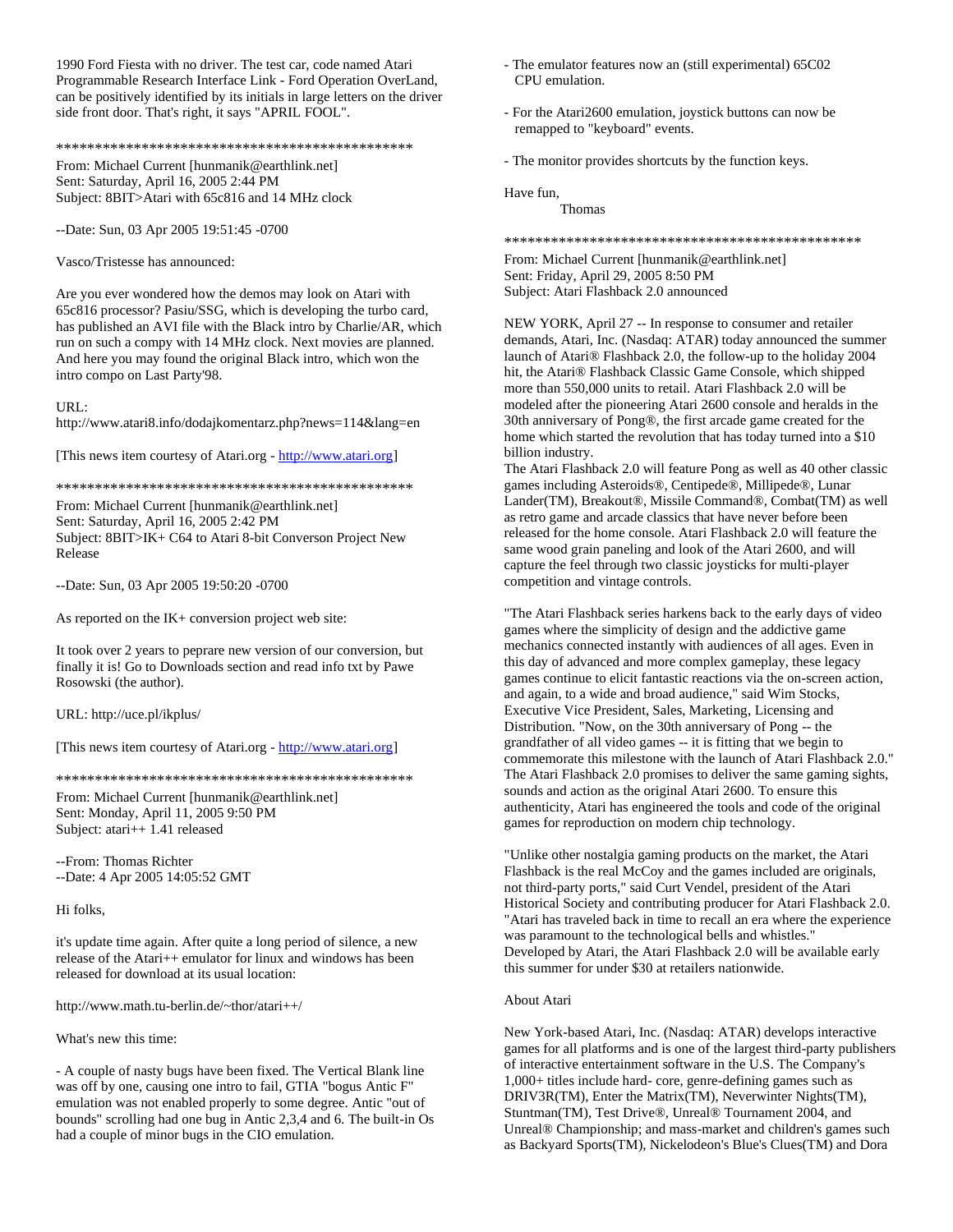the Explorer(TM), Dragon Ball Z® and RollerCoaster Tycoon®. Atari, Inc. is a majority-owned subsidiary of France-based Infogrames Entertainment SA (Euronext 5257), the largest interactive games publisher in Europe. For more information, visit http://www.atari.com.

ATARI, the ATARI logo, and classic Atari game titles and logos are trademarks or registered trademarks of Atari Interactive, Inc. or its affiliates. All other trademarks are the property of their respective owners.

\*\*\*\*\*\*\*\*\*\*\*\*\*\*\*\*\*\*\*\*\*\*\*\*\*\*\*\*\*\*\*\*\*\*\*\*\*\*\*\*\*\*\*\*\*\*

From: Michael Current [hunmanik@earthlink.net] Sent: Monday, April 11, 2005 9:58 PM Subject: AtarICQ 0.164 Released

AtarICQ 0.164 Released

Hi all,

Time has come to release yet a new version of AtarICQ and as usual you can expect both a good amount of smaller fixes as well as some new additions.

The most apparent change is that you can now specify that aICQ sorts the contacts in your contact list in alphabetical order. Another visual change is the ability to remove the online/offline separators.

The routines dealing with buffering/logging of chat and system messages has been refined, curing a couple of glitches related to this. AtarICQ users talking to people using some ICQ clones may also be happy to hear that aICQ will now interpret also a single ascii-10 (lf) as a rowbreak.

Do give the new release a go, and don't hesitate to send feedback!

AtarICQ webpage: http://www.ataricq.org

Here is a more thorough list of things that are new or changed in 0.164:

- \* Made latest additions to colour settings in prefs/msg window/ work with colour selector
- \* Greyed out non-accessible entries in popup menus
- \* Improved unicode support (still truncates to 7 byte ascii for now)
- \* Make storing of unread encoded messages to disk work too
- \* Fixed the invisible "set away when idle" setting in preferences (A MagiC-only prob, due to its weird rendering of 3d-objects)
- \* Added possibility to remove the online/offline separators (For Ralph!)
- \* Make shell logging work for encoded messages
- \* Fixed glitch: No typing icon in contact list when online icon is disabled
- \* "Request authorization" is back in contact list popup menu
- \* Do not log (shell.log) old unread messages again, when they are reloaded from disk!
- \* When adding several contacts from server side list at a time, not all contacts info was retrieved. (Retrieving queue broken) Fixed now!
- \* Fixed problem with default colours not being adjusted for tab scheme
- \* Allow a single ascii 10 (lf) to trigger a row break (fixed probs with quirky icq clones)
- \* Alphabetical sorting of contacts is possible. Also note that contacts coming online/offline are reported into system message tab.
- \* No limit for number of tabs allowed (increase array size on the fly)
- \* Cured a bug which prevented status icon on a tab from being updated properly if a contact in a non-active tab went offline.
- \* Worked around a bug in MagiC:s window (un)shading
- + Many smaller corrections and additions that were made along the way...

Have fun!

\*\*\*\*\*\*\*\*\*\*\*\*\*\*\*\*\*\*\*\*\*\*\*\*\*\*\*\*\*\*\*\*\*\*\*\*\*\*\*\*\*\*\*\*\*\*

From: Michael Current [hunmanik@earthlink.net] Sent: Monday, April 11, 2005 9:49 PM Subject: Classic Gaming Expo 2005

Eighth Annual Classic Gaming Expo Moves to San Francisco VALLEY STREAM, NEW YORK, March 30, 2005

The 2005 Classic Gaming Expo will be held Aug. 20 and 21 at the Hyatt Regency Hotel at the San Francisco Airport in Burlingame, Calif., its organizers announced today. Now in its eighth year, Classic Gaming Expo is the world's largest event dedicated to the preservation and celebration of video game history. Classic Gaming Expo organizers chose the location because of its vast show space and the proximity to San Francisco tourism opportunities for visitors.

"Last year, we were excited to move to the area where the video game industry was born," said Joe Santulli, co-organizer of Classic Gaming Expo. "This year, we're tweaking the location to bring back the signature intimate atmosphere of the show, which was lost in the cavernous San Jose Convention Center. Classic Gaming Expo is meant to be a gathering of people who love video games. We want to ensure that everyone feels at home at the show, and the Hyatt's warm environment is perfect for this." The Hyatt Regency at the San Francisco Airport is the largest convention hotel in northern California, one of the few places able to accommodate the estimated 1,700 people who attended last year's expo. The Hyatt is located two miles from the San Francisco Airport and the Bay Area Rapid Transit system, and offers complimentary shuttles to both. The 20-minute trip to downtown San Francisco should also appeal to attendees making Classic Gaming Expo part of their family vacations.

In 2004, people from all over the world attended Classic Gaming Expo to see the latest offerings from exhibitors, visit the world's largest and most comprehensive video game museum, play classic and modern games and meet the luminaries of video gaming's past and present. Notable personalities such as Steve Wozniak, Nolan Bushnell, Ralph Baer, Al Alcorn, Jay Smith, David Crane and other celebrities have attended past shows and spoken to Classic Gaming Expo attendees. Classic Gaming Expo is open to anyone with an interest in video games, both classic and modern. Gamers of all ages are welcome. Information about ticketing, attendance and past events is available at http://www.cgexpo.com.

\*\*\*\*\*\*\*\*\*\*\*\*\*\*\*\*\*\*\*\*\*\*\*\*\*\*\*\*\*\*\*\*\*\*\*\*\*\*\*\*\*\*\*\*\*\*

From: Michael Current [hunmanik@earthlink.net] Sent: Saturday, April 23, 2005 10:46 AM Subject: EMU>ARAnyM 0.9.0 released

--Newsgroups: comp.sys.atari.announce

--Date: Tue, 19 Apr 2005 10:10:06 -0700

Petr Stehlik has announced:

A new version of ARAnyM is available now for GNU/Linux, Mac OS X and MS Windows. With full 68040 MMU support it is now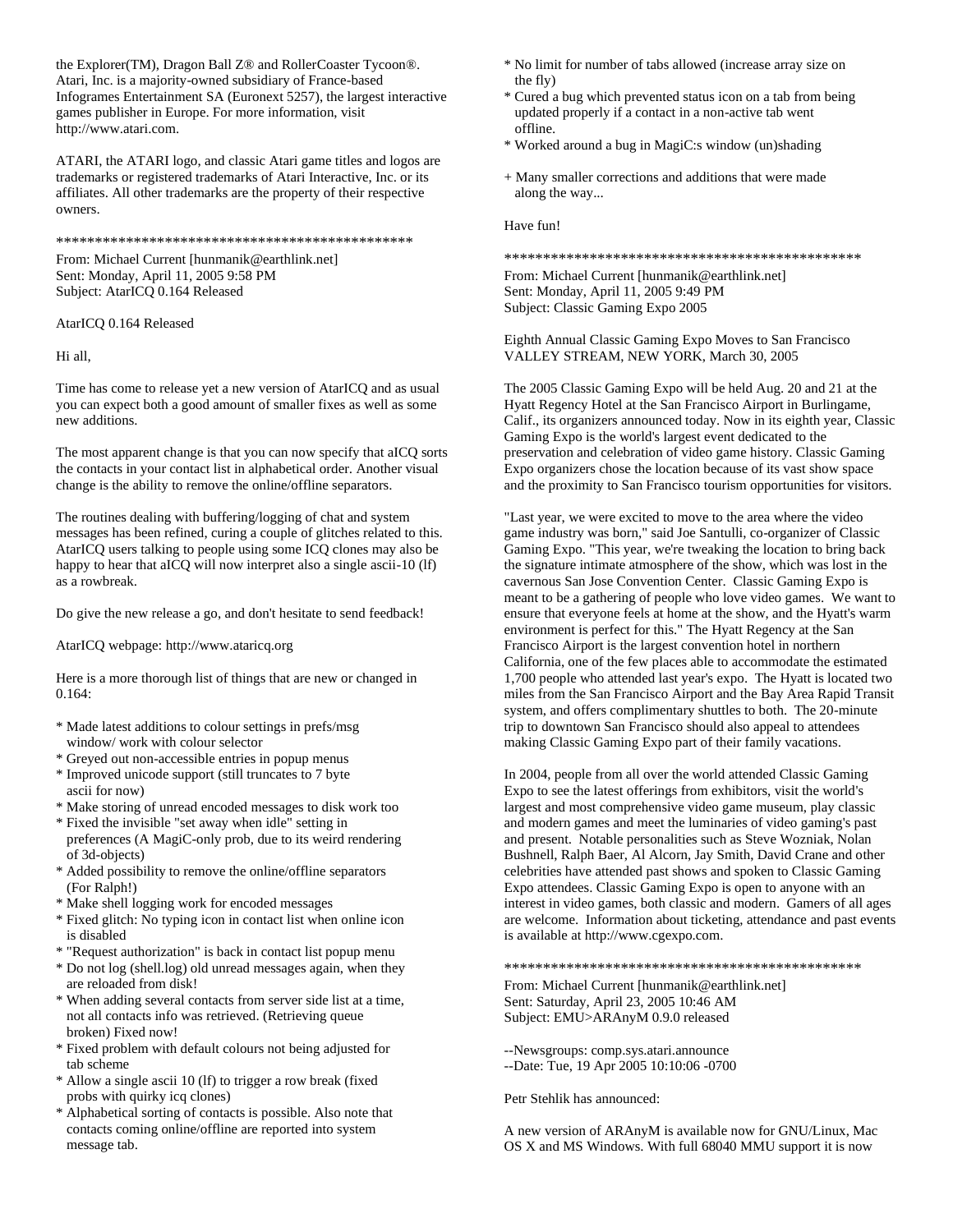more than suitable for developing not only user but also system software (yes, FreeMiNT and Linux/m68k are running happily on ARAnyM).

URL: http://aranym.atari.org

[This news item courtesy of Atari.org - [http://www.atari.org\]](http://www.atari.org/)

\*\*\*\*\*\*\*\*\*\*\*\*\*\*\*\*\*\*\*\*\*\*\*\*\*\*\*\*\*\*\*\*\*\*\*\*\*\*\*\*\*\*\*\*\*\*

From: Michael Current [hunmanik@earthlink.net] Sent: Saturday, April 16, 2005 2:45 PM Subject: EMU>DCaSTaway RC1 Windows and Linux Versions Released

--Date: Wed, 06 Apr 2005 08:33:08 -0700

The AtariST emulator for the Dreamcast is now available for Windows and Linux users (Dreamcast Version to follow later), heres some of whats new:

- Supports MSA & ST disks images.
- Mouse & Keyboard Dreamcast supported.
- Mouse is emulated with analog pad + Y,B buttons.
- AutoFrameskip ( if needed) for real speed.
- Joystick is emulated with digital pad + A,X buttons.
- Virtual Keyboard with triggers L-R.
- X button Map a ST-key using X button under Virtual Keyboard.
- ZIP support.
- Filemanager with subdirectories access.
- Complete menu with 'start' button: load, frameskip, reset...
- Crystalline Sound.
- 2 joysticks emulated.
- Under PAL dreamcasts ask 60-50Hz selection.
- 100 % speed and 100 % compatibility

http://chui.dcemu.co.uk/dcastaway.shtml

[This news item courtesy of Atari.org - http://www.atari.org]

\*\*\*\*\*\*\*\*\*\*\*\*\*\*\*\*\*\*\*\*\*\*\*\*\*\*\*\*\*\*\*\*\*\*\*\*\*\*\*\*\*\*\*\*\*\*

From: Michael Current [hunmanik@earthlink.net] Sent: Saturday, April 23, 2005 10:46 AM Subject: EMU>Saint 1.99d

--Newsgroups: comp.sys.atari.announce --Date: Tue, 19 Apr 2005 10:09:28 -0700

Paul CAILLET has announced:

\* new digisound YM volume boost too high for PC sound hardware. Just reduce it a bit.

\* YM register read bug fix ( VU-Meter crash in FOF menus)

http://leonard.oxg.free.fr/SainT/SainT199dSelfExtract.exe

[This news item courtesy of Atari.org - [http://www.atari.org\]](http://www.atari.org/)

\*\*\*\*\*\*\*\*\*\*\*\*\*\*\*\*\*\*\*\*\*\*\*\*\*\*\*\*\*\*\*\*\*\*\*\*\*\*\*\*\*\*\*\*\*\*

From: Michael Current [hunmanik@earthlink.net] Sent: Monday, April 11, 2005 9:48 PM Subject: Flashbask to the '80s: Parsons School of Design Partners with Atari for 'Retro Redux" 24-hour video game jam

NEW YORK, March 29, 2005 – On April 2-3, Parsons School of Design, a division of New School University, will present its first 24 hour game design event, "Retro Redux", in collaboration with Atari,

Inc. (Nasdaq: ATAR). Teams of students from New York-area colleges and universities will compete to see if they have what it takes to design a game that withstands the test of time based on the original Atari 2600 technology, which gave rise to such classic games as Asteroids®, Missile Command®, Pong® and

Centipede®. The resulting games will be judged in the categories of top overall game, most innovative game design, best sound, and best visuals, with the top overall game to be featured in an upcoming version of the Atari® Flashback™ Game Console. Awards will be presented at a ceremony to

be held on Monday, April 4 at 5 p.m. at the Theresa Lang Student Center, 55 West 13th Street, New York.

"Retro Redux provides students with the opportunity to test their creativity and design skills by re-inventing classic games from the birth of the video game era," said Katie Salen, the director of the MFA Design and Technology Program at Parsons and a professional game designer. "By bringing together students from the leading university game design programs in the New York area, Parsons will showcase the tremendous talent to be found in the region."

New York is home to a vibrant game design community, from industry-leading game companies such as Atari to numerous institutions offering programs in game development education including New York University, Renssaeler Polytechnic Institute, Mercy College, and the School of Visual Arts. Approximately 10 teams of five students each from these schools will participate in the Retro Redux Game Jam.

Atari, the company that started the gaming revolution when it introduced Pong® to the world, has proven that great games never go out of style with last year's successful launch of the Atari Flashback Game Console. A plug-and-play system, the Atari Flashback offers gamers the chance to go back in time and see where it all started.

"Our partnership with Parsons for its first 24-hour game jam underscores Atari's commitment in inspiring and supporting future game designers," said Erik Gerson, senior vice president of Marketing for Atari. "Game design is the fastest-growing sector in the new media industry, and through educational programs such as those offered by Parsons, students receive the training and support they need to succeed in this exciting field."

"At Parsons, students learn to think critically about the role technology plays in the design, production, dissemination, and use of games," said Colleen Macklin, Chair of the Design and Technology Program at Parsons. "The tremendous success of our MFA-level concentration in game design made it clear to us that there was a demand for academic training at the undergraduate level as well. To meet this demand, we are launching a game design concentration at the BFA level this coming fall."

For more information about Retro Redux, visit http://retroredux.parsons.edu.

For more information about game design at Parsons, visit http://games.parsons.edu/games.html.

More information on the Atari Flashback Game Console can be found online at www.atari.com.

\*\*\*\*\*\*\*\*\*\*\*\*\*\*\*\*\*\*\*\*\*\*\*\*\*\*\*\*\*\*\*\*\*\*\*\*\*\*\*\*\*\*\*\*\*\*

From: Michael Current [hunmanik@earthlink.net] Sent: Friday, April 29, 2005 8:55 PM Subject: http://www.copyright.gov/1201/ The following information is from http://www.copyright.gov/1201/ .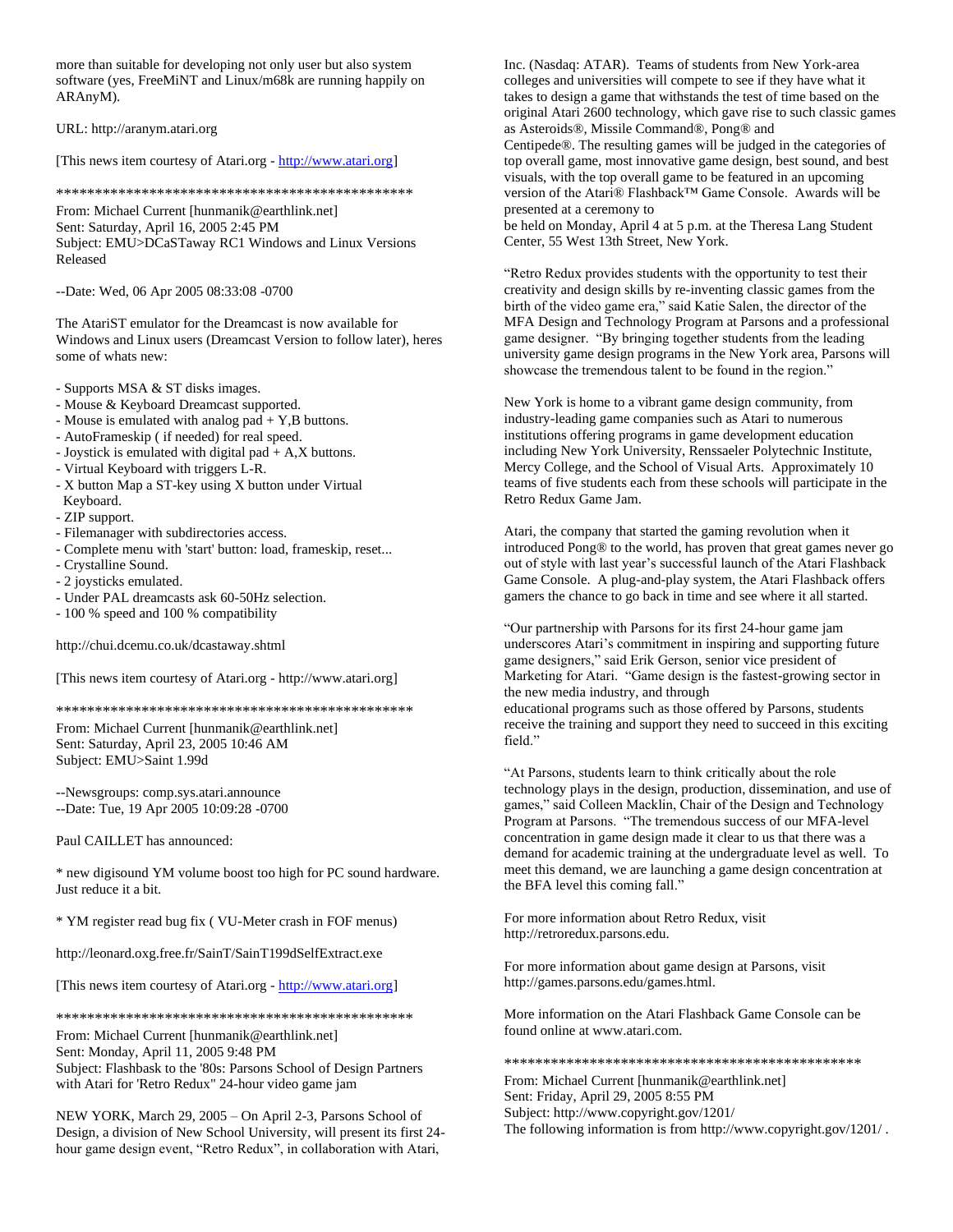On October 28, 2003, the Librarian of Congress, on the recommendation of the Register of Copyrights, announced the classes of works subject to the exemption from the prohibition against circumvention of technological measures that control access to copyrighted works. The four classes of works exempted are:

(1) Compilations consisting of lists of Internet locations blocked by commercially marketed filtering software applications that are intended to prevent access to domains, websites or portions of websites, but not including lists of Internet locations blocked by software applications that operate exclusively to protect against damage to a computer or computer network or lists of Internet locations blocked by software applications that operate exclusively to prevent receipt of email.

(2) Computer programs protected by dongles that prevent access due to malfunction or damage and which are obsolete.

(3) Computer programs and video games distributed in formats that have become obsolete and which require the original media or hardware as a condition of access. A format shall be considered obsolete if the machine or system necessary to render perceptible a work stored in that format is no longer manufactured or is no longer reasonably available in the commercial marketplace.

(4) Literary works distributed in ebook format when all existing ebook editions of the work (including digital text editions made available by authorized entities) contain access controls that prevent the enabling of the ebook's read-aloud function and that prevent the enabling of screen readers to render the text into a specialized format.

Definitions. (1) "Internet locations" are defined to include domains, uniform resource locators (URLs), numeric IP addresses or any combination thereof.

(2) "Obsolete" shall mean "no longer manufactured or reasonably available in the commercial marketplace."

(3) "Specialized format," "digital text" and "authorized entities" shall have the same meaning as in 17 U.S.C. §121.

These exemptions will remain in effect through October 27, 2006.

# Background

The Copyright Office is conducting the rulemaking proceeding mandated by the Digital Millennium Copyright Act, which provides that the Librarian of Congress may exempt certain classes of works from the prohibition against circumvention of technological measures that control access to copyrighted works.

The purpose of this proceeding is to determine whether there are particular classes of works as to which users are, or are likely to be, adversely affected in their ability to make noninfringing uses due to the prohibition on circumvention of access controls. This page contains links to published documents in this proceeding.

The Notice of Inquiry in this second anticircumvention rulemaking requested written comments from all interested parties, including representatives of copyright owners, educational institutions, libraries and archives, scholars, researchers and members of the public, in order to elicit evidence on whether noninfringing uses of certain classes of works are, or are likely to be, adversely affected by this prohibition on the circumvention of measures that control access to copyrighted works. The initial round of comments (due December 18, 2002) was restricted to comments proposing exemptions for specific classes of works. Reply comments (due February 19) were submitted in opposition to or in further support of exemptions proposed in the initial comments.

The Copyright Office held hearings in this rulemaking in Washington, D.C., on April 11, May 1, May 2, and May 9, 2003, and in Los Angeles, California, on May 14 and 15. (Read more information on Washington, D.C., hearings and on the Los Angeles hearings.)

The hearings that were scheduled to take place on April 15 and 30 were cancelled. Instead there was an afternoon hearing on May 1, a full day of hearings on May 2, and a hearing on Friday, May 9. (For more information, see the Federal Register Notice.)

See the 1201 Hearing Page for additional information about the agenda and for full transcripts.

Prior (2000) Anticircumvention Rulemaking The entire record of the previous anticircumvention rulemaking is available.

For additional background on the anticircumvention provisions generally and the previous anticircumvention rulemaking proceeding, see 64 FR 66139 (1999).

For the recommendation of the Register of Copyrights and the determination of the Librarian of Congress in the previous anticircumvention rulemaking, see 65 FR 64555, October 27, 2000.

FOR MORE INFORMATION:<http://www.copyright.gov/1201/>

\*\*\*\*\*\*\*\*\*\*\*\*\*\*\*\*\*\*\*\*\*\*\*\*\*\*\*\*\*\*\*\*\*\*\*\*\*\*\*\*\*\*\*\*\*\*

From: Michael Current [hunmanik@earthlink.net] Sent: Saturday, April 23, 2005 10:45 AM Subject: New Dutch Atari 8-bit site

--From: (Fred Meijer) --Date: 19 Apr 2005 11:53:48 -0700

Hi Atarians,

From 1990 until 1996 Stichting Pokey (the Pokey foundation) was the only Atari 8-bit support group in Holland. We have published over 65 magazines in Dutch. Besides the Dutch issues we have also published 3 English magazines with 'the best of' articles. In collaboration with ANG Software we have also published 7 Mega Magazines, the European disk-magazine with a twist.

Now, almost 10 years later, we have created a website to publish all magazines on the net. You can download every magazine as ATR file or read the magazines online.

At this moment all English magazines are online, we are now very busy to publish all 67 DUtch language magazines.

If you want to know how the Dutch (and European) scene looked like those days, please take a look at www.pokey.nl or www.stichtingpokey.com.

Hope you'll like it!

Regards, Fred

### \*\*\*\*\*\*\*\*\*\*\*\*\*\*\*\*\*\*\*\*\*\*\*\*\*\*\*\*\*\*\*\*\*\*\*\*\*\*\*\*\*\*\*\*\*\*

From: Michael Current [hunmanik@earthlink.net] Sent: Monday, April 11, 2005 9:58 PM Subject: New production MyIDE with 1mb flashrom (bootrom!)

--From: "mr-atari"

--Date: 5 Apr 2005 03:37:35 -0700

**Hearings**